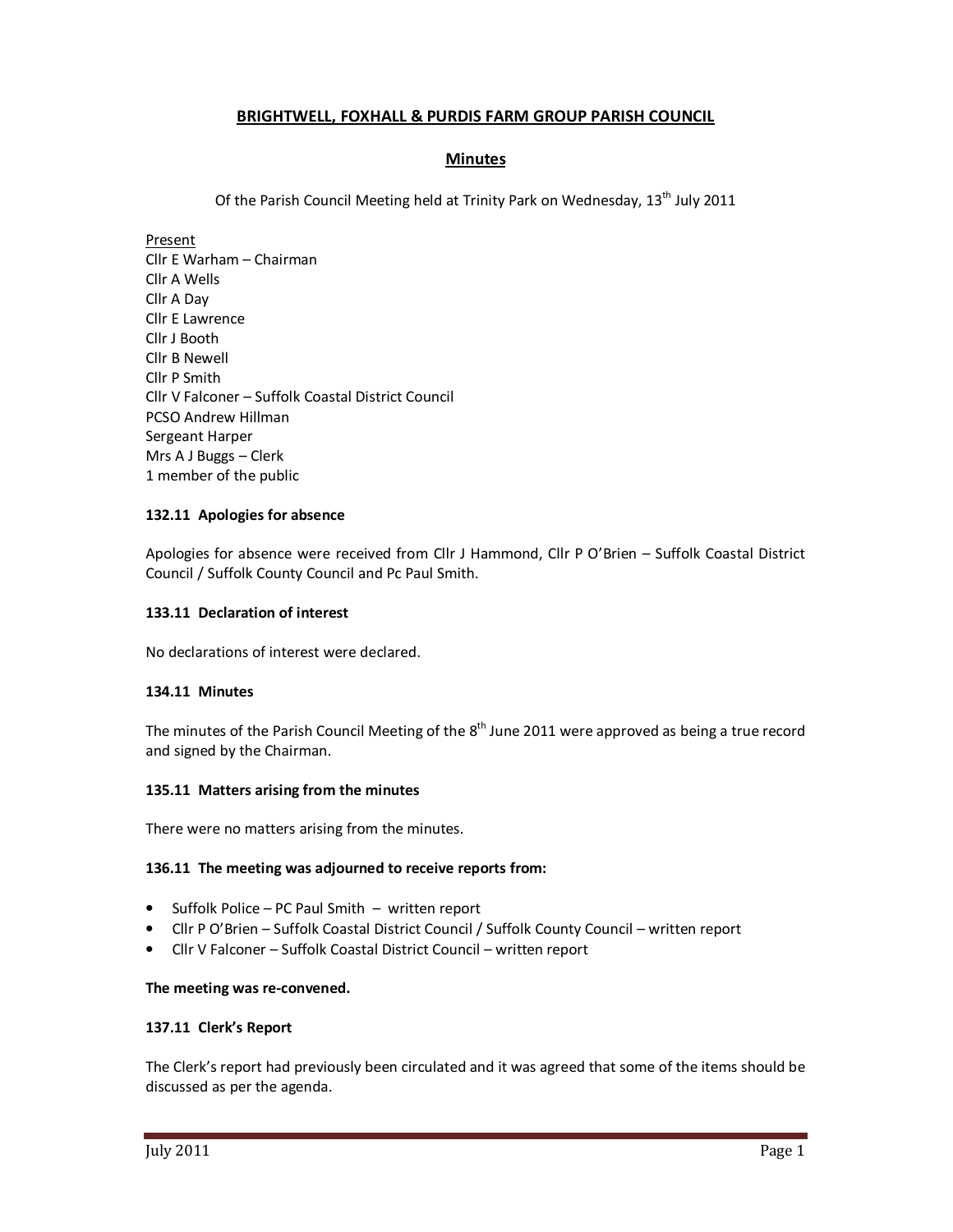### Infrastructure Planning Commission

The Infrastructure Planning Commission (the IC) has received a revised Scoping Report for the above project. An earlier report was submitted to the IPC in September 2010. That report has now been updated to provide more detailed information regarding the on-shore elements of the project. The off-shore elements remain unchanged.

The revised report can be accessed on www.independent.gov.uk/infrastructure under Projects - Eastern.

The IPC is entitled to assume that you do not have any comments to make on the information to be provided in the environment statement (Regulation 8 (11)), if you have not responded to this letter by  $2^{nd}$  August 2011. Any responses to the IPC regarding the scoping report should be sent preferably electronically to ipcscopingopinion@infrastructure.gis.gov.uk.

### Magical Marshes

Suffolk Coastal District Council are holding an event entitled "Magical Marshes: An Event for all the Family, Snape Maltings, Snape, Sunday 24<sup>th</sup> July 2011 – 11 am – 5 pm which is an outdoor children's festival, to start the school holidays with a wonderful mixture of fun and creativity.

### Waldringfield Quarry, Heath Road, Brightwell, Ipswich IP10 0BL

Suffolk County Council's Development Control Committee will be undertaking a site inspection on the  $15<sup>th</sup>$  July 2011 to consider the two following Scenarios:

Scenario 1:

Extraction of sand and gravel from land forming extensions to Waldringfield Quarry with phased relocation of plant site and stockpiling area followed by a phased handover for residential development.

Scenario 2:

Extraction of sand and gravel and landfilling with inert waste materials from land forming extensions to Waldringfield Quarry with continued use of existing plant site and stockpiling area followed by phased restoration back to an agricultural use with enhanced biodiversity interest.

You are invited to attend the site inspection which will start at approximately 2.30 pm at the Waldringfield Quarry site offices located off Heath Road.

## Response to LDF – Reviewed Core Strategy – July 2011

The Reviewed Core Strategy and Development Management Policies' document is due to be considered by a Full Council Meeting on  $27<sup>th</sup>$  July 2011 at Trinity Park. The report for this meeting and the associated appendices can be downloaded via http://suffolkcoastal.gov.uk/yourdistrict/planning/review/default.htm prior to the meeting.

The meeting is to discuss and consider the "Revised Core Strategy and Development Management Policies', which went out to public consultation between November 2010 and January 2011.

Temporary Closure of Part of Bridleway 12, Brightwell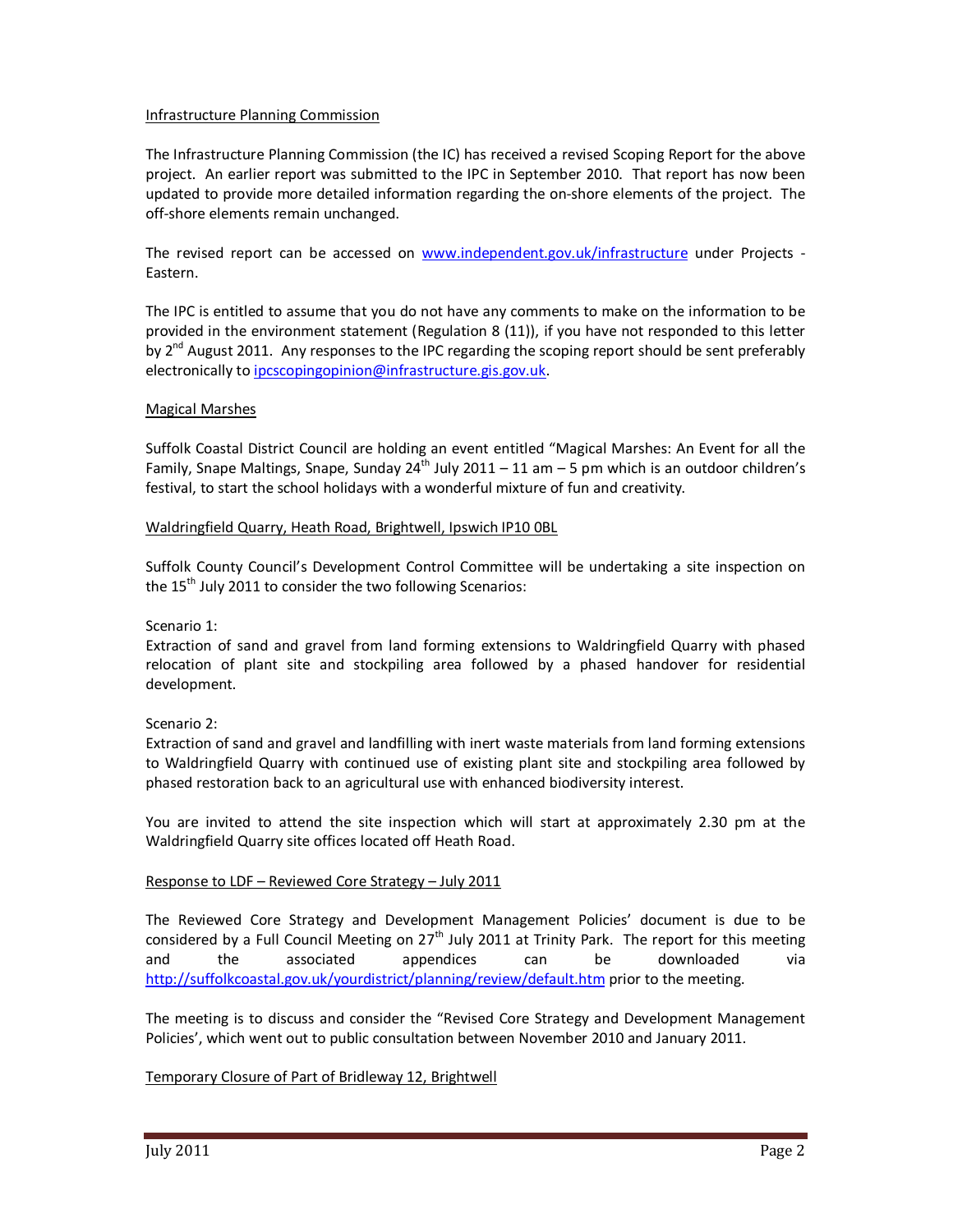The bridleway will be closed from  $11^{th}$  to the  $15^{th}$  July 2011 for safety reasons during works to re-drill monitoring boreholes.

East Anglian ONE Offshore Windfarm Proposal – Request for an Environmental Impact Assessment (EIA) Scoping Opinion for Electrical Transmission Works

In late 2009 Scottish Power Renewables and Vattenfall Wind Power were awarded rights to develop offshore wind projects off the coast of East Anglia as part of the Crown Estate's Round 3 offshore wind programme.

The original East Anglia ONE Scoping Report and the IPC response are available to download from EAOW's website http://www.eastangliawind/com/.

Public information days regarding these works are being held at Felixstowe's Town Hall and Ipswich IP City Centre on  $20^{th}$  and  $21^{st}$  July 2011 respectively.

# **138.11 Co-option of councillors - progress**

Cllr Warham reported that some of the letters which had been produced to advertise the Parish Councillor vacancies had already been distributed within the parish. Cllr Warham asked for councillors to distribute the remainder of the letters. Councillors reported that two enquiries had been received from parishioners to stand for co-option to the Parish Council.

## **139.11 Locality Budget**

The Clerk reported that the Locality Budget would be £2,000. However, Cllr O'Brien is suggesting that £400 is allocated towards the cost of the parking restrictions adjacent to Sainsbury's garage which would leave a budget of £1,600.

Following discussion Cllr Newell put forward the suggestion that a bench style village seat be purchased for Brightwell and a waste bin. It was agreed that the Clerk should investigate the cost and report back to the next meeting.

## **140.11 Sainsbury's roundabout**

The Clerk reported that an email had been received from Joshua White Highway Network Improvement Services Suffolk County Council enclosing a map of the proposed restrictions at Sainsbury's garage. As a result of a meeting with PC Paul Smith, Sainsbury's Garage Manager, Neighbourhood Watch and the Parish Council it was agreed to put down a 'KEEP CLEAR' marking across the entrance of the forecourt to help prevent vehicles sitting on the westbound lane on Murrills Road. The proposed parking restrictions include for double yellow lines outside of the petrol station on both sides of the road to help improve the traffic flow on Murrills Road.

Following discussion it was agreed that the Clerk should reply also requesting that the road marking be changed so the left hand lane on the Felixstowe Road approaching Sainsbury's roundabout from Ipswich be marked left hand turn only and that the right hand lane should be marked straight on or right hand turn only. Similarly, when leaving Sainsbury's, at the roundabout the left hand lane should be marked left hand turn only and the right hand lane to go straight on or right hand turn only.

## **141.11 Trees – Felixstowe Road**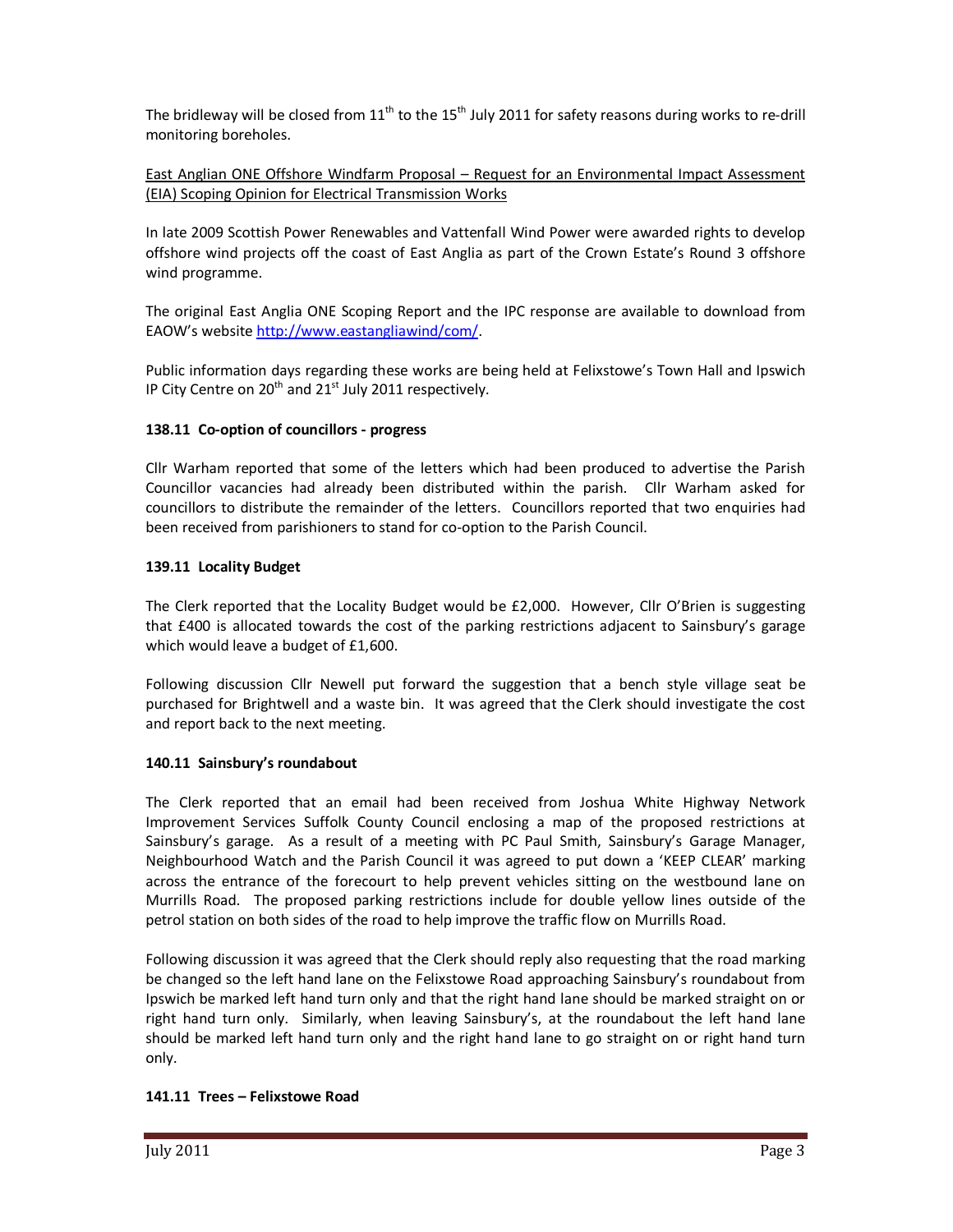Cllr Wells reported that he had met with Martin Minta, Arboricultural Officer Suffolk Coastal District Council on the  $17<sup>th</sup>$  June to discuss the trees in Felixstowe Road. Only two of the trees in the layby are not owned by Suffolk County Council Highways Department. Martin Minta is more concerned about the woodland adjacent to the Oaks. Martin Minta suggested that reference to the woodland should be included in the Parish Plan.

# **142.11 Notice Boards**

# Brightwell

Cllr Newell reported that plans for the positioning of the notice board were well in hand and it was agreed that the Clerk should provide Cllr Newell with details of the tradesman (Mr Smith), who it had been agreed at a previous meeting, would erect the notice board. Cllr Warham proposed, seconded Cllr Smith that Mr Smith be approached to erect the new notice board and remove the old one.

# Murrills Road – Graffiti

The Clerk reported that a quotation had been received from the manufacturers of the notice board for the cost of providing new Perspex which had been damaged by graffiti. Due to the high cost of replacement it was agreed that Cllr Wells should investigate alternative options and report back to the next meeting in September.

# **143.11 Fly Tipping**

The Clerk reported that unfortunately over the last three weeks we have had a number of incidents of fly tipping within our parishes and neighbouring parishes. If parish councillors witness or see any fly tipping please report it to Suffolk Coastal District Council and keep a note of dates and times. If possible it would be useful to have a photographic record.

# **144.11 Railway Noise**

Cllr Day reported that he had contacted Rail Track on a number of occasions however as far as they are concerned because they have received no other complaints there is not a problem. Cllr Day suggested that although no other complaints have been received from other members of the public it is highly likely that people along the railway line route are experiencing problems with noise but are "putting up with it". Cllr Day said he would write a letter to the East Anglian Daily Times and Evening Star asking whether anybody else is being affected and if so to reply to his letter. He suggested that another option might be to write to Ipswich Borough Council and the Enforcement Officer at Suffolk Coastal District Council.

# **145.11 Felixstowe Road – Service Road**

Cllr Day reported that he had contacted Suffolk County Council Highway's Department regarding the parking restrictions. Highways are suggesting double yellow lines or possibly single yellow lines with parking restrictions and 'no parking signs' every 60 metres both sides of the service road but local residents would need to be consulted.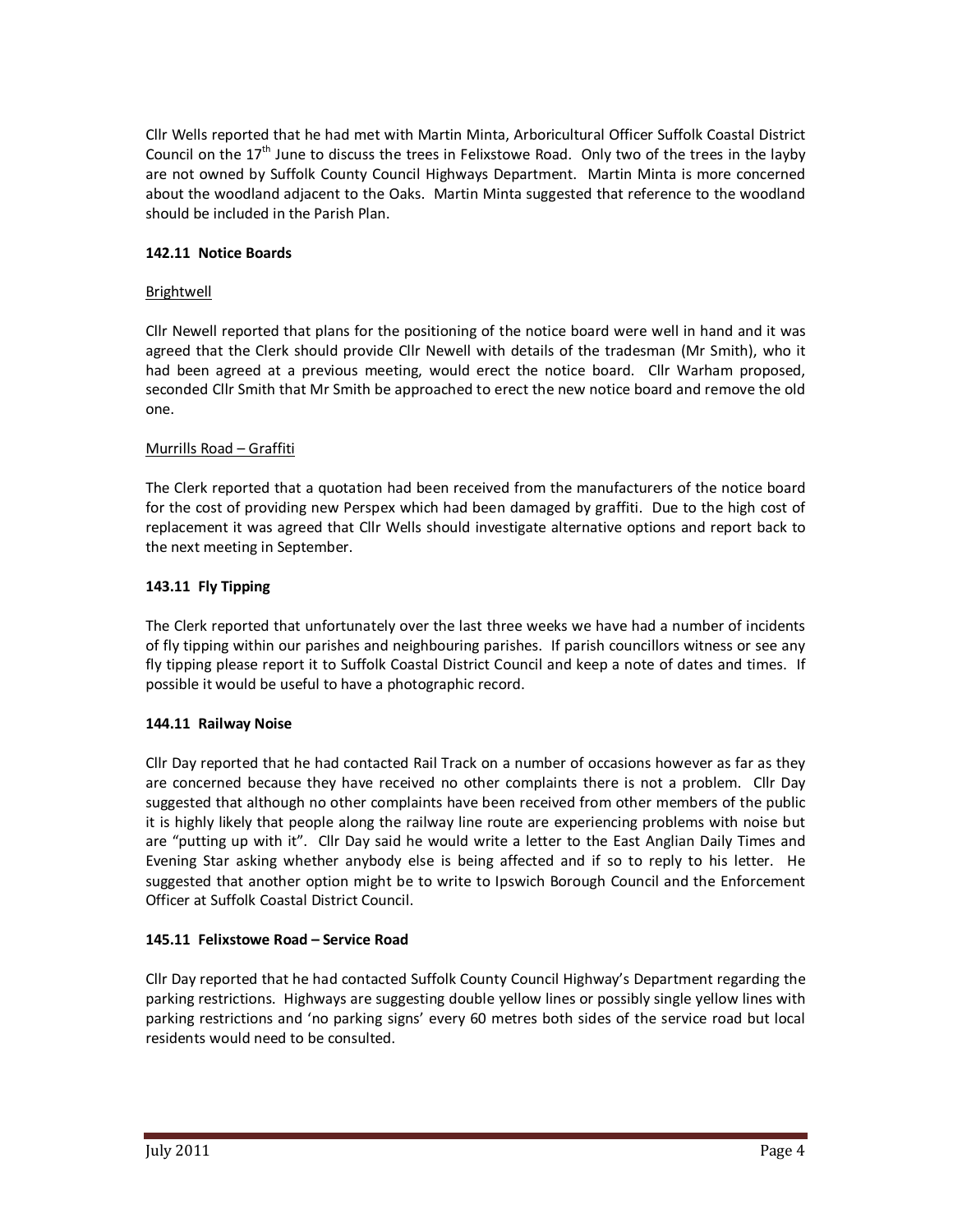Cllr Day said that he had contacted twenty local residents outlining the various options; fourteen preferred single yellow lines with limited waiting, one wrote a two page letter which stated an absolute no to any change and four did not respond.

### **146.11 Wind Turbines**

Cllr Newell reported that she was concerned that a Lowestoft company are contacting farmers in the area encouraging them to install wind turbines on their land as a way of generating extra income. Cllr Newell explained the reasons for her concern about the installation of wind turbines particularly as the area is of outstanding natural beauty. An application was recently withdrawn for two 61 metre high wind turbines to be installed at Foxburrow Farm however it is expected that this application will be resubmitted shortly following amendments.

### **147.11 Finance**

Income None

### **Expenditure**

| Clerk's Salary and Expenses June 2011             |         |
|---------------------------------------------------|---------|
| HMRC – PAYE Payment                               | £151.80 |
| SALC – New Councillor's Course Cllr Brenda Newell | £25.00  |
| Printer's Invoice (Cllr A Day)                    | £48.00  |

Cllr Wells proposed, seconded Cllr Booth that the expenditure should be approved – agreed.

### Internal Audit

The Clerk reported that the Internal Audit had been successfully completed and the following items were noted by the Parish Council.

- To review Financial Regulations and Standing Orders.
- To review Fidelity Cover in line with the recommended guidelines of year end balances plus 50% of the precept.
- To review the Risk Assessment on an annual basis.

Following discussions it was agreed that on the recommendations of the Clerk that Heather Heelis of Heelis & Lodge should remain the Parish Council's auditor for the financial year 2011/2012.

### Donations

Cllr Smith declared an interest for this item and did not take part in any discussions or voting.

The Clerk reported that the following requests for donations had been received by the council:

East Anglian Sailing Trust Victim Support Headway Home Start Suffolk Coastal Age Concern